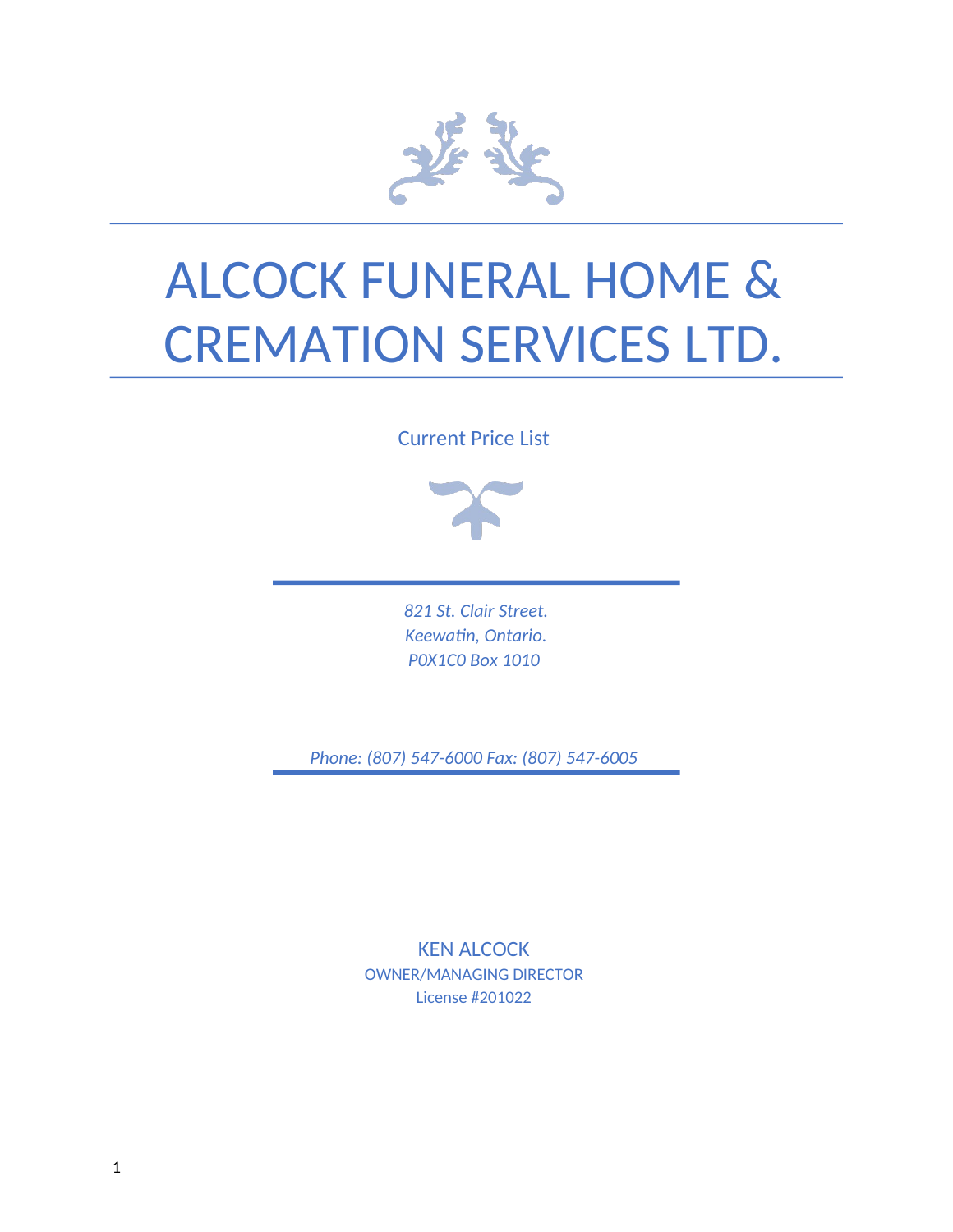#### Coordinating and arranging activities

Traditional- \$1455 Memorial or Graveside- \$1075 Direct Disposition- \$870

- Professional consultation with licensed personnel, including, but not limited to, expert advice on options to meet your needs.
- Coordination and arrangement of all activities, before, during, and after they have been provided, including services and supplies provided by us, as well as those provided by third party suppliers, such as flowers, death notices, etc.
- 24-hour available personnel, administration, clerical, or supervisory duties.

### Documentation- Permits, Forms, Etc.

\$450

- Completion and filing of all documents necessary to carry out the services and supplies requested, including, but not limited to, death registration, burial permit, coroners' certificate for cremation, and documentation necessary to ship the body out of country.
- Provision of 6 certified Proofs of Death issued by Alcock Funeral Home (our proofs of death are usually accepted for most estate settlement purposes, but sometimes a provincial "Death Certificate" will be necessary and is available from the Office of the Registrar General.)

Transport remains- initial or additional (within 40km; additional fees apply beyond 40km) \$480

• Transportation of the remains from one place to another, for example the hospital to the business, or the business to the cemetery or crematorium. A charge applies for each transportation request.

> -Using an unmarked van -Using a funeral coach or hearse

Basic preparation of remains (requires facilities for preparation/embalming/shelter)

\$330

The preparation of the body for placement into the casket, including bathing, dressing, and the setting of facial features for identification of viewing without embalming. Sanitation or special care of autopsied remains, removal of jewelry or pacemaker.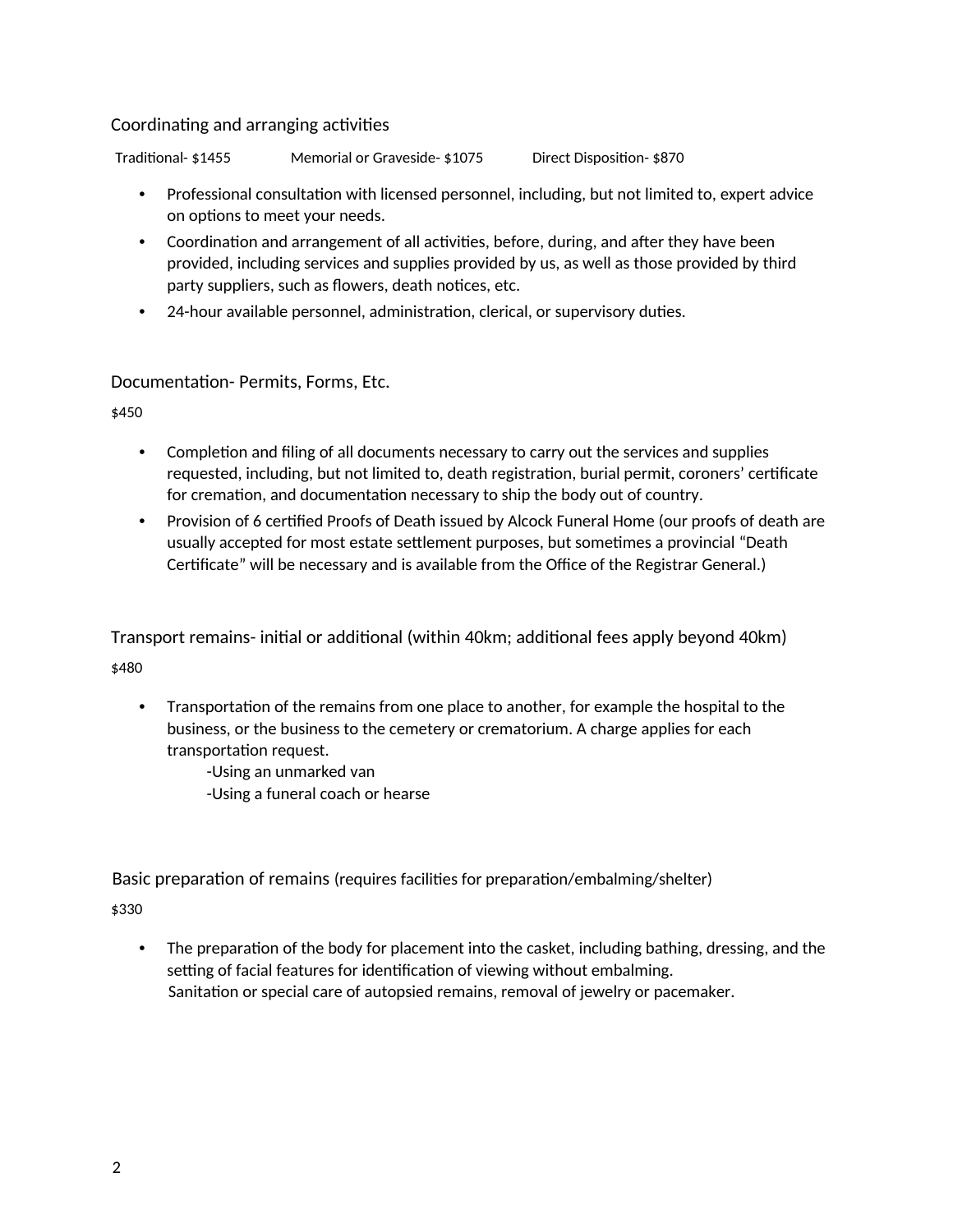Embalming of remains (requires basic preparation of remains)

\$860

• Embalming is the complete disinfection, restoration, and preservation of a dead human body for funeral purposes. \*Embalming is not legally required but may be recommended by our licensed staff to preserve the body between the time of death and visitation or disposition of the deceased.

Facilities for preparation/embalming/shelter

\$455

• Facilities used to prepare, embalm, and shelter the body.

### Staff services for visitation

\$350

• Funeral Director with or without staff to coordinate and oversee the visitation (informal gathering) for a period up to 2 hours.

Facilities for visitation (requires staff services for visitation)

\$380

• Designated facilities used for visitation for a period up to 2 hours.

#### Staff services for ceremony

\$480

• Staff to coordinate and oversee the ceremony or memorial service for up to 2 hours.

### Facilities & or equipment (requires staff services for ceremony)

\$330

- Designated facilities and or equipment used for the ceremony for up to 2 hours.
- Attending at another location for the same purpose.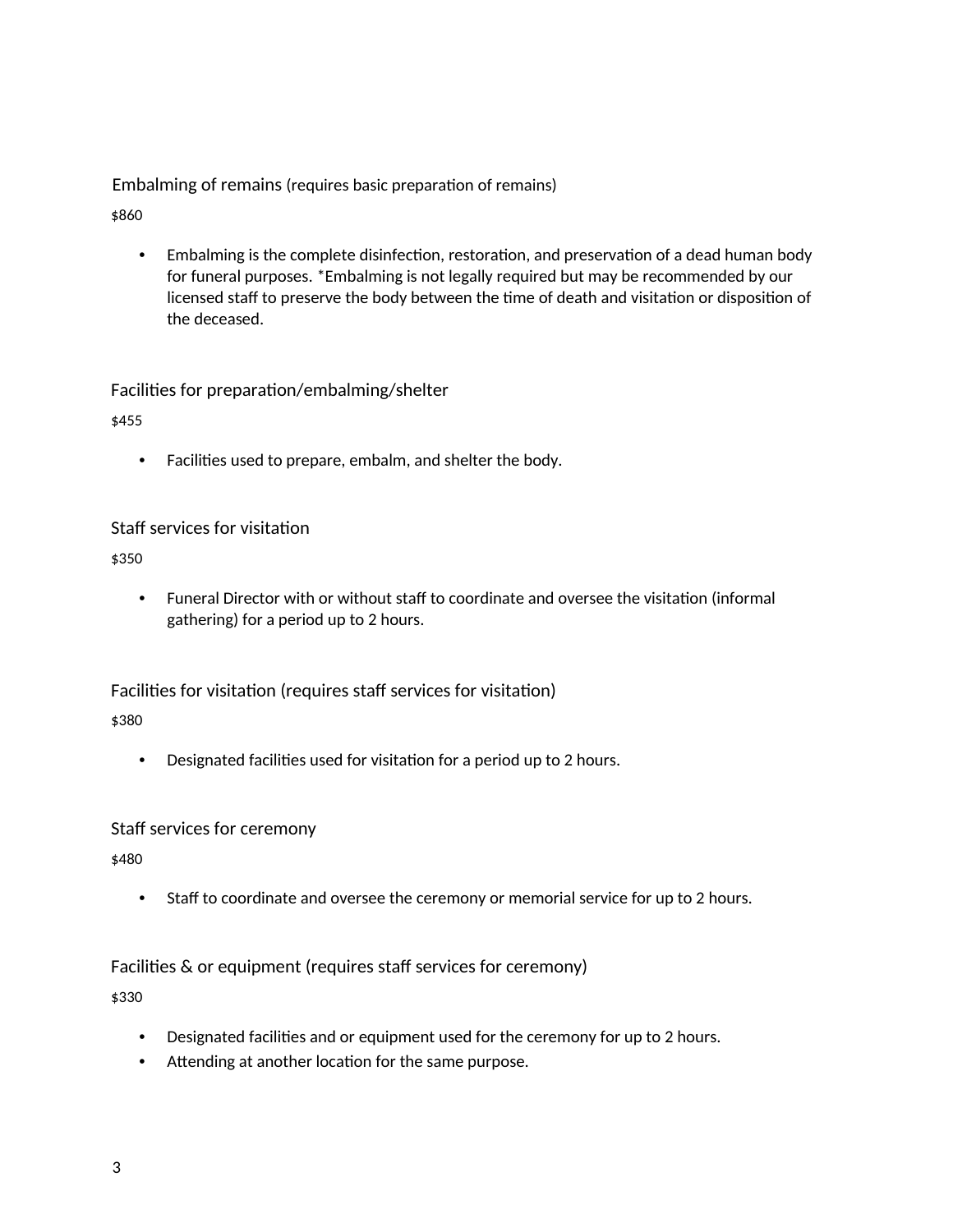Service and administration vehicle

\$390

• Required to perform all above services.

Facilities for luncheon following service.

\$275

• Up to 2 hours, includes staff.

\*Guest Book and Service Folders are included with Full, Memorial, and Graveside.

 -If requested with service type Direct Disposition, a guest book with up to 100 service folders is \$280. Additional folders available for one dollar extra per folder.

\*Additional mileage- mileage travelled beyond 40km from the business charged one way only is an additional \$2.75 per kilometer.

\*We do have a funeral coach available for use upon request.

- Delivery to Cemetery burial (on our time) as in the case of direct disposition (no service) \$380
- Kenora to Beausejour Crematorium (no available crematorium in Kenora). \$550
- Minimal cardboard cremation container supplied at NO additional cost (weight restrictions apply). \$0
- Cremation Container (plywood caulked tray, cardboard top and sides, rope handles) \$289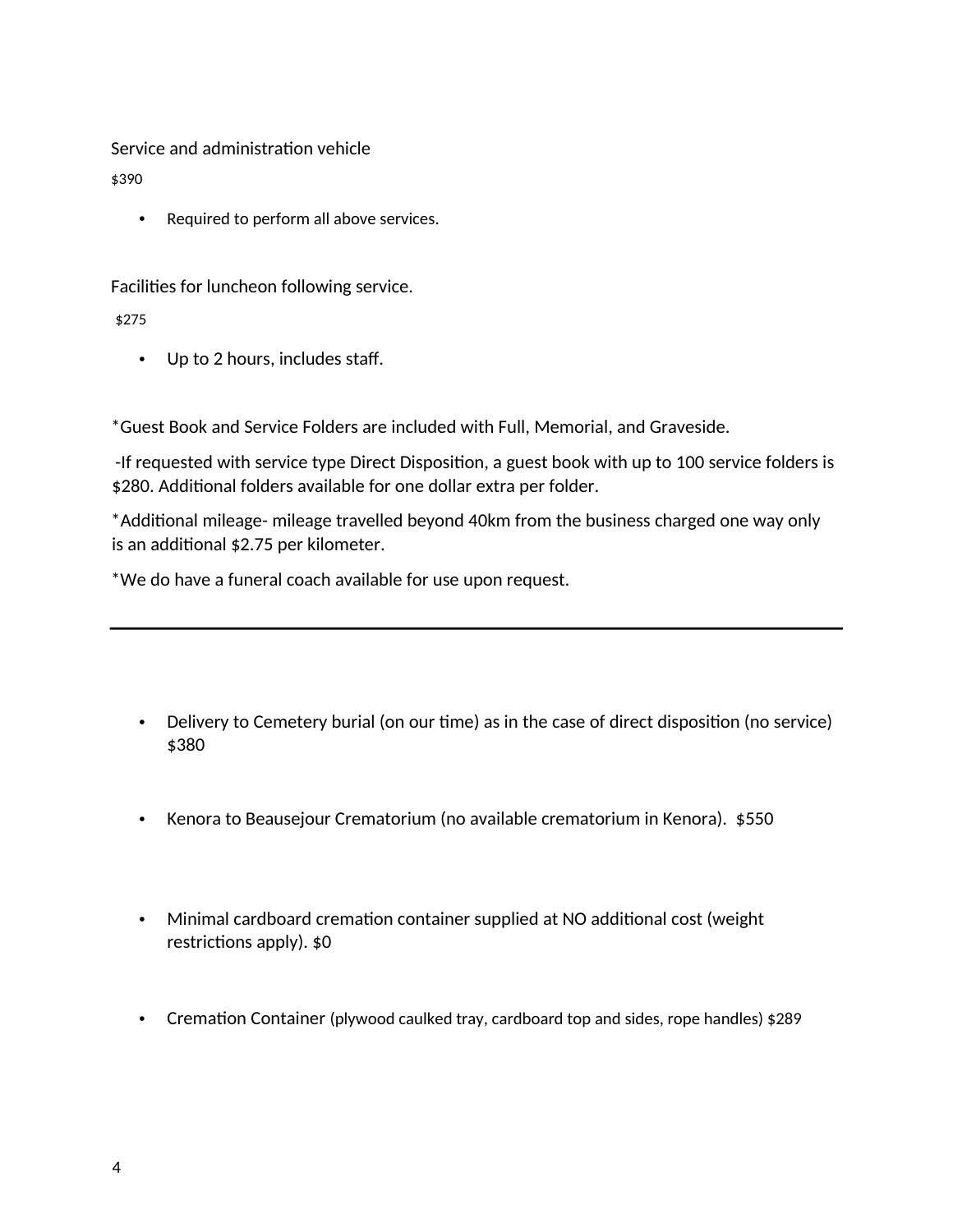• Plywood Cremation Container (all plywood, screw down lid). \$489

# Traditional Funeral

| Professional & Staff Services                                    | \$1455 |
|------------------------------------------------------------------|--------|
| Documentation (permits, forms, etc.)                             | \$450  |
| Transport of remains- initial 40km                               | \$480  |
| Basic preparation of remains                                     | \$330  |
|                                                                  |        |
| <b>Embalming of remains</b>                                      | \$860  |
| Facilities for preparation, embalming, and shelter               | \$455  |
|                                                                  |        |
| Staff services for visitation                                    | \$350  |
| <b>Facilities for visitation</b>                                 | \$380  |
| Staff services for ceremony                                      | \$480  |
| Facilities for ceremony & or equipment                           | \$330  |
| Service and administration vehicle (required for above services) | \$390  |

 $\text{TOTAL:}$   $\text{\$5960}$ 

# Memorial or Graveside Funeral

| Professional & Staff Services        | \$1075 |
|--------------------------------------|--------|
| Documentation (permits, forms, etc.) | \$450  |
| Transport of remains- initial 40km   | \$480  |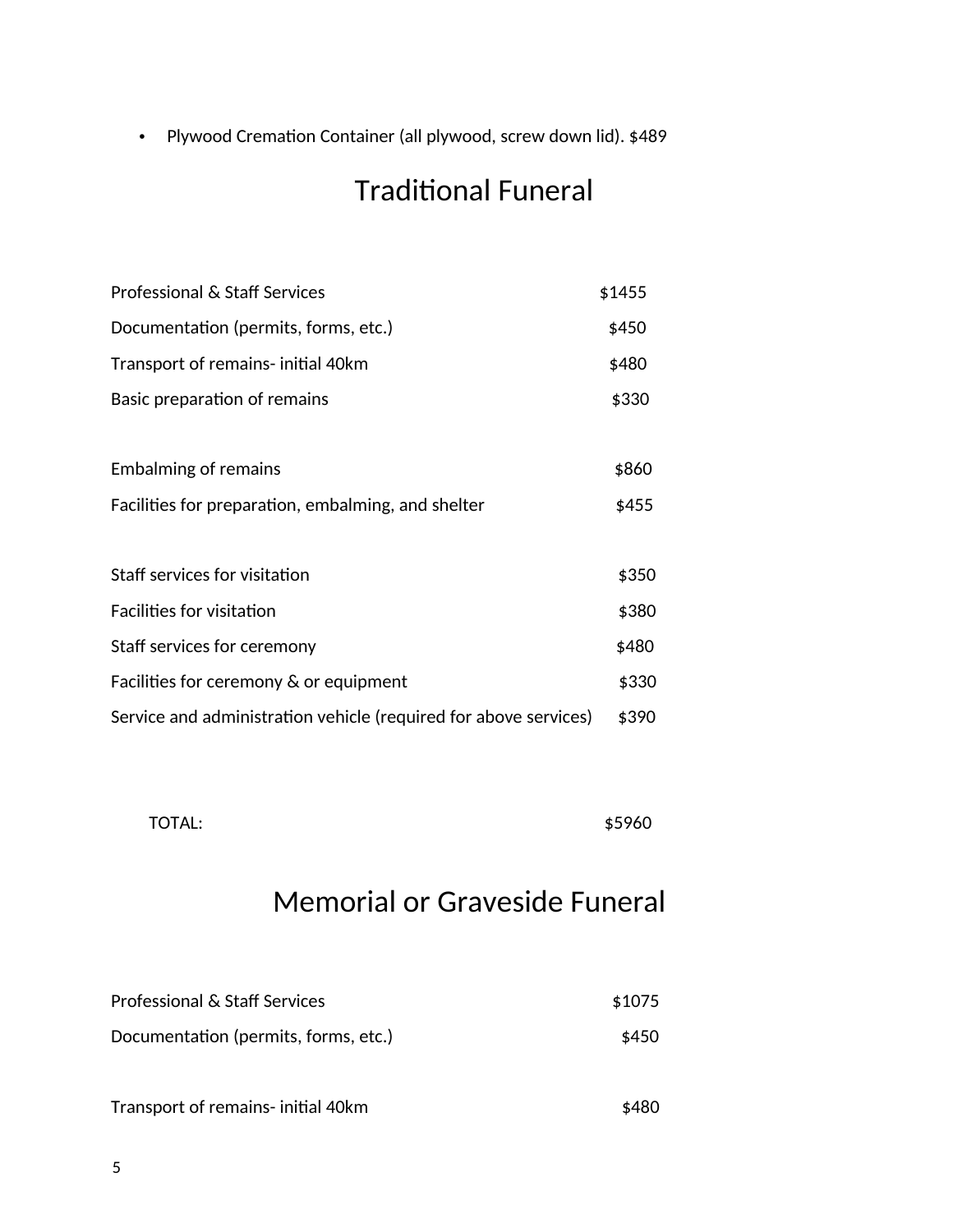| Basic preparation of remains                                     | \$330 |
|------------------------------------------------------------------|-------|
| Facilities for preparation, embalming, and shelter               | \$455 |
|                                                                  |       |
| Staff services for ceremony                                      | \$480 |
|                                                                  |       |
| Facilities for ceremony & or equipment                           | \$330 |
| Service and administration vehicle (required for above services) | \$390 |

 $\text{TOTAL:}$   $\text{\$3990}$ 

# Direct Disposition

| Professional & Staff Services                      | \$870 |
|----------------------------------------------------|-------|
| Documentation (permits, forms, etc.)               | \$450 |
|                                                    |       |
| Transport of remains- initial 40km                 | \$480 |
| Basic preparation of remains                       | \$330 |
| Facilities for preparation, embalming, and shelter | \$455 |
|                                                    |       |

Service and administration vehicle (required for above services) \$390

TOTAL: \$2975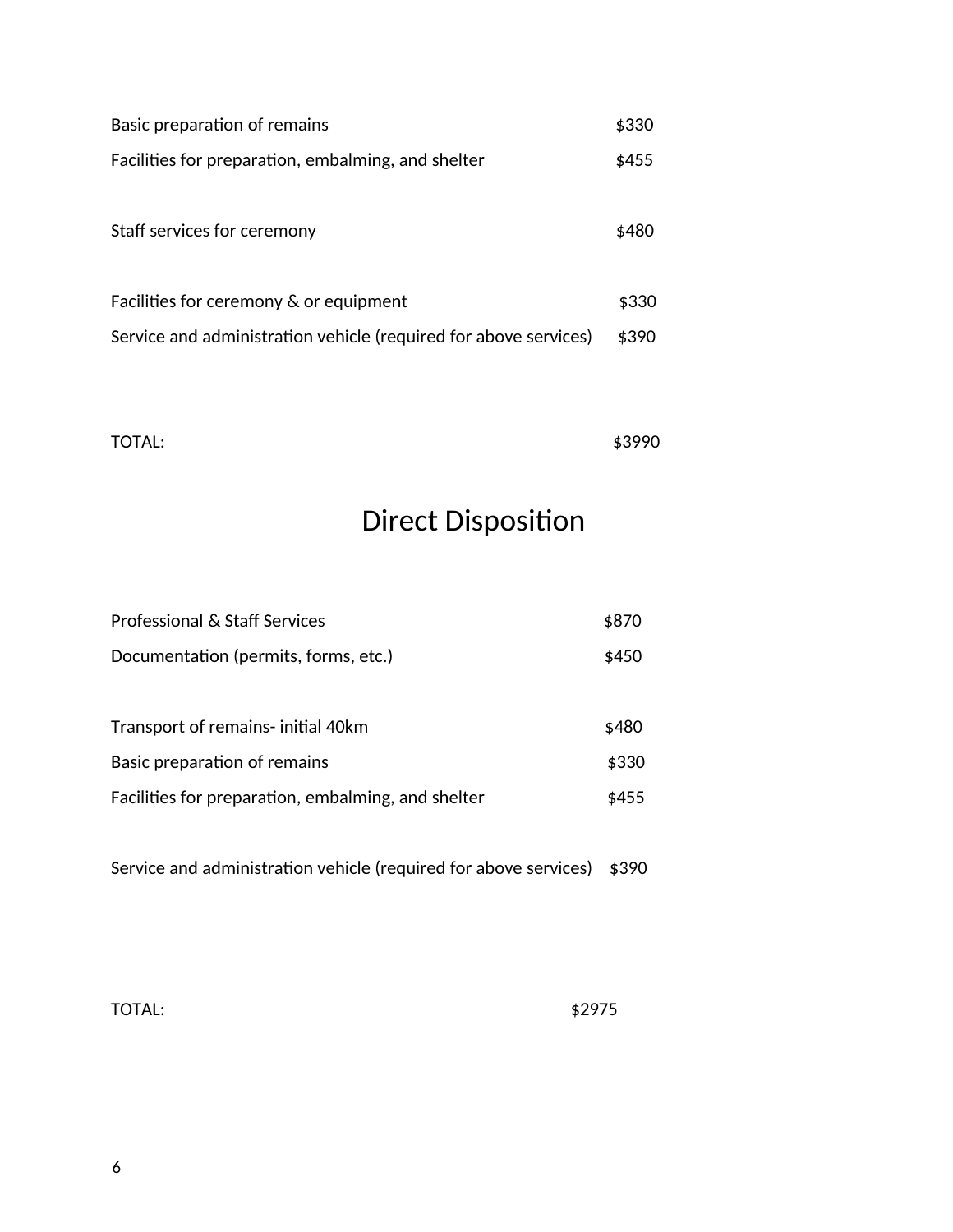## Casket Selection

| Going Home 20 Gauge- Steel   | Adult size, metallic blue, blue crepe, steel.              |
|------------------------------|------------------------------------------------------------|
| *Imperial Group              |                                                            |
| \$4239                       |                                                            |
| Newport Cedar                | Adult size, solid aromatic cedar, candlelight velvet,      |
| *Imperial Group              | natural gloss, adjustable mattress.                        |
| \$3985                       |                                                            |
| <b>Parwood First Nations</b> | Adult size, color, blue Pendleton, medium satin,           |
| *Imperial Group              | veneer, PC, suitable for cremation.                        |
| \$3389                       |                                                            |
| Timberland Fir-Solid Fir     | Adult size, natural satin finish, candlelight crepe, solid |
| *Imperial Group              | fir, suitable for cremation                                |
| \$3395                       |                                                            |
| Grey HP #2                   | Adult size, grey, grey cloth, apollo white interior,       |
| *Imperial Group              | suitable for cremation.                                    |
| \$998                        |                                                            |
| <b>Plywood Disposable</b>    | Adult size, plywood cremation container, standard          |
| <b>Cremation Container</b>   | spruce, rope handles.                                      |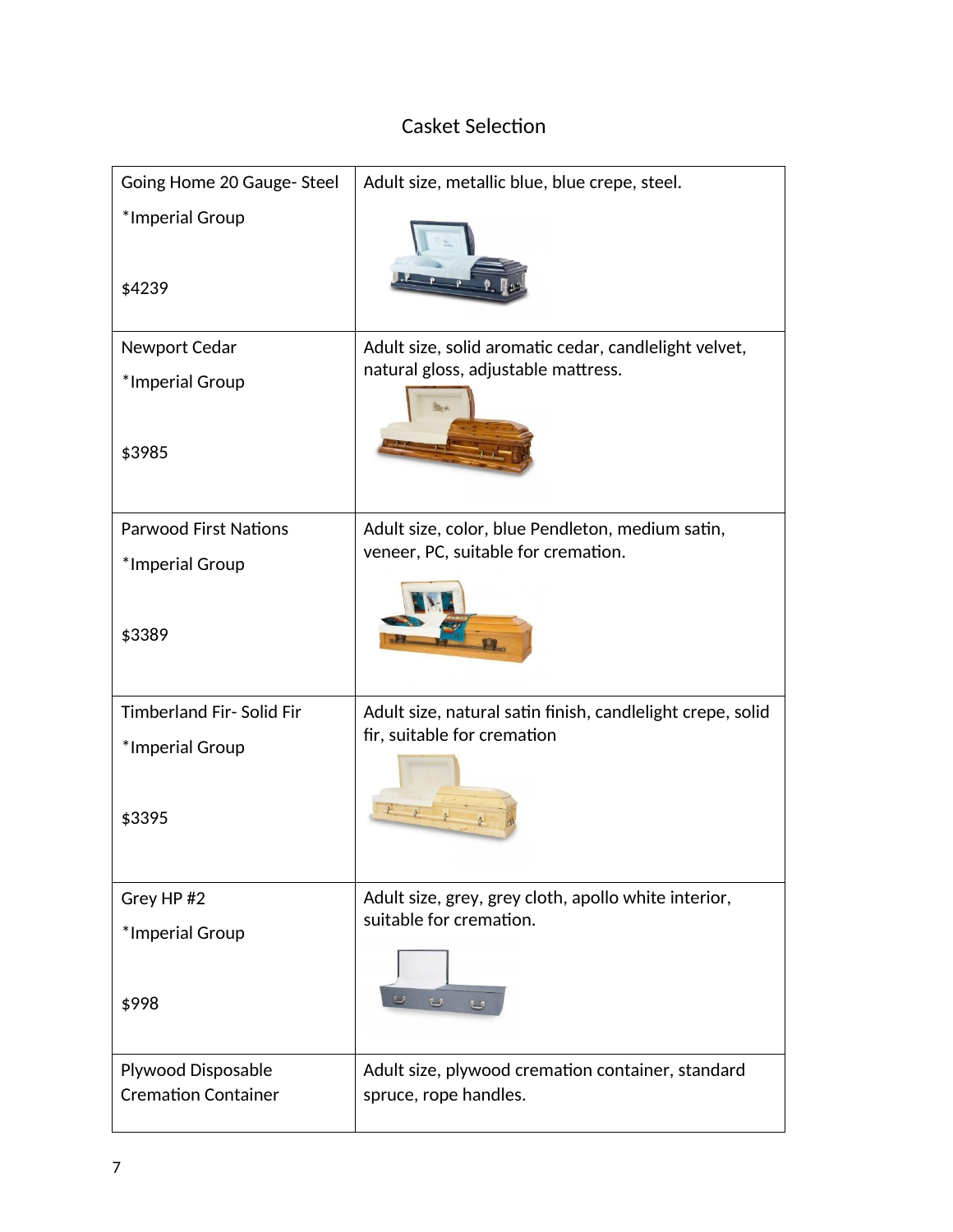| *Imperial Group               |                                                      |
|-------------------------------|------------------------------------------------------|
| \$489                         |                                                      |
| <b>Plywood Cremation Tray</b> | Plywood caulked tray, cardboard sides, rope handles. |
| *Imperial Group               |                                                      |
| \$289                         |                                                      |

\*More selection available upon request

### Urn Selection

| Simplicity Cherry Urn<br>\$189 |  |
|--------------------------------|--|
| 3D Oak Hummingbird<br>\$579    |  |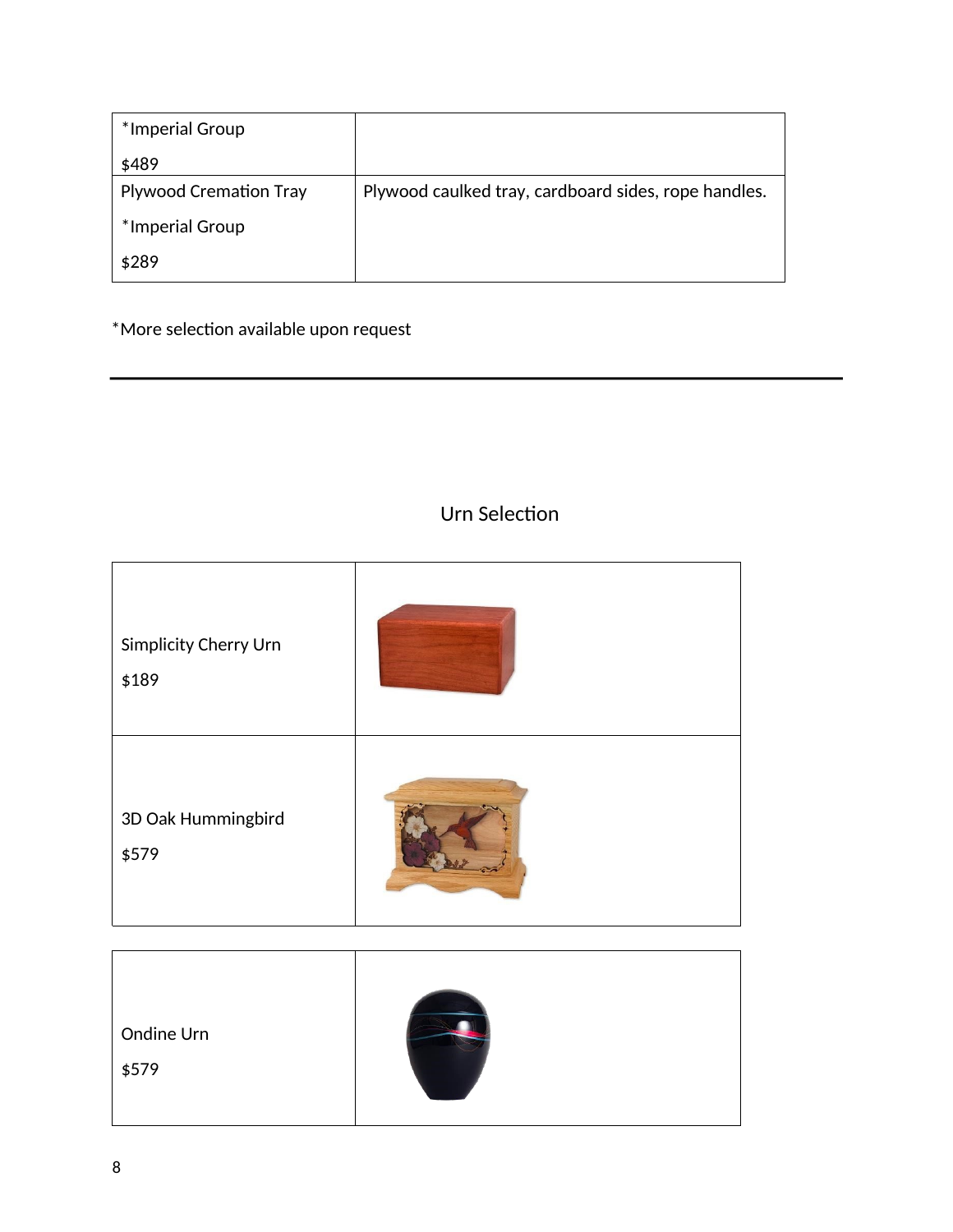| Pink Rose Urn<br>\$529                 |                                           |
|----------------------------------------|-------------------------------------------|
| 3D Walnut Urn<br>\$579                 | Available in Hunter, Moose, Deer, or Elk. |
| <b>Prescott Walnut Veneer</b><br>\$189 |                                           |
| Thamesford Copper Urn<br>\$389         | Available in grey, bronze, or black.      |
| Tree of Life<br>\$529                  |                                           |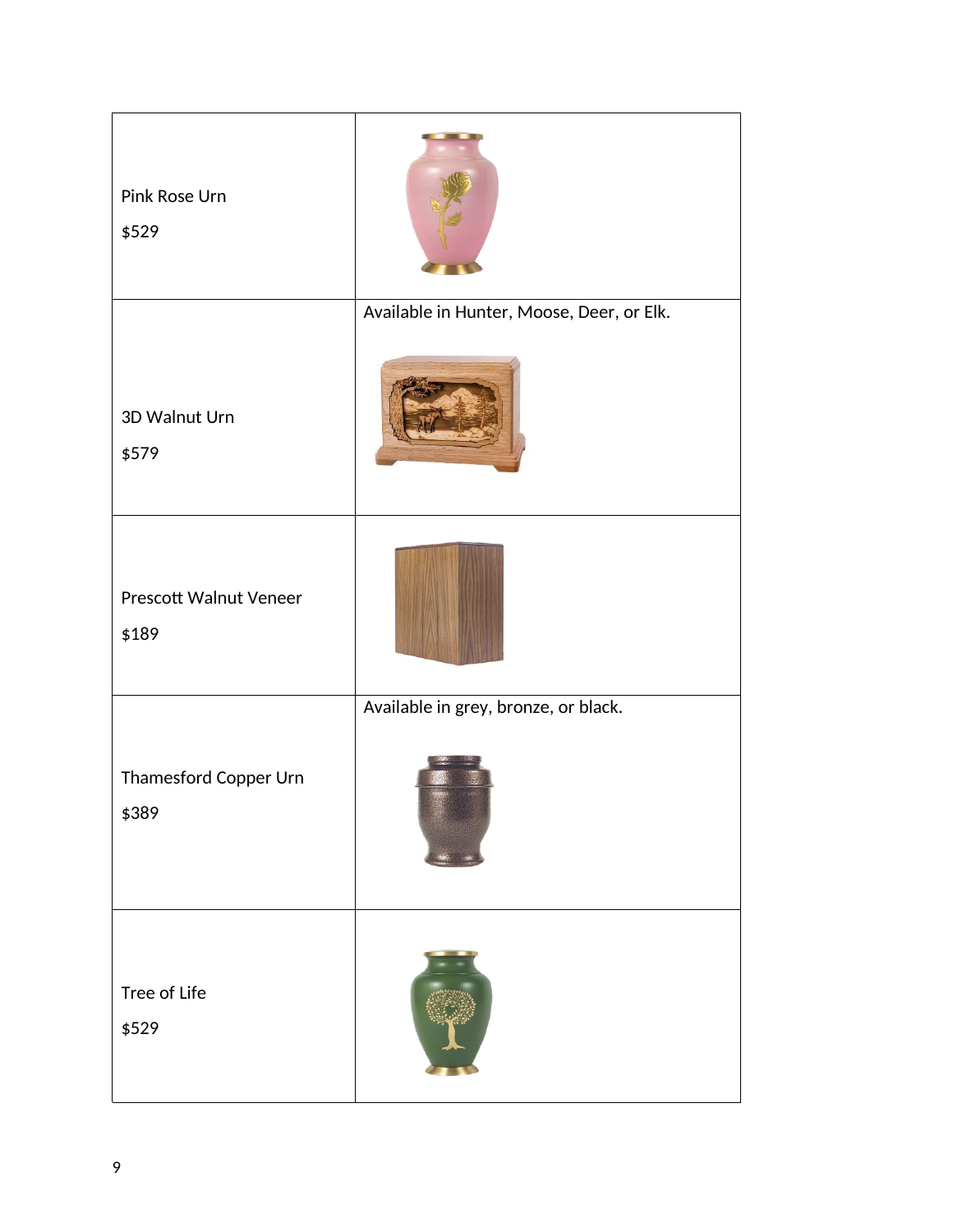| <b>Brass Etched Urn</b><br>\$498                |                                     |
|-------------------------------------------------|-------------------------------------|
| Engraved Wood Urn<br>\$498                      | Available in Deer, Moose, or Eagle. |
| Biodegradable Scattering Urn<br>Free as needed  | Available in many styles.           |
| Child Teddy Bear Urn (Pink or<br>Blue)<br>\$150 |                                     |

Plus applicable taxes.

# Disbursements

Disbursements are items arranged for and possibly paid for on your behalf by us. These are third party suppliers. You are expected to pay for these items at the time the contract is entered. The following are some items that are often identified as disbursements.